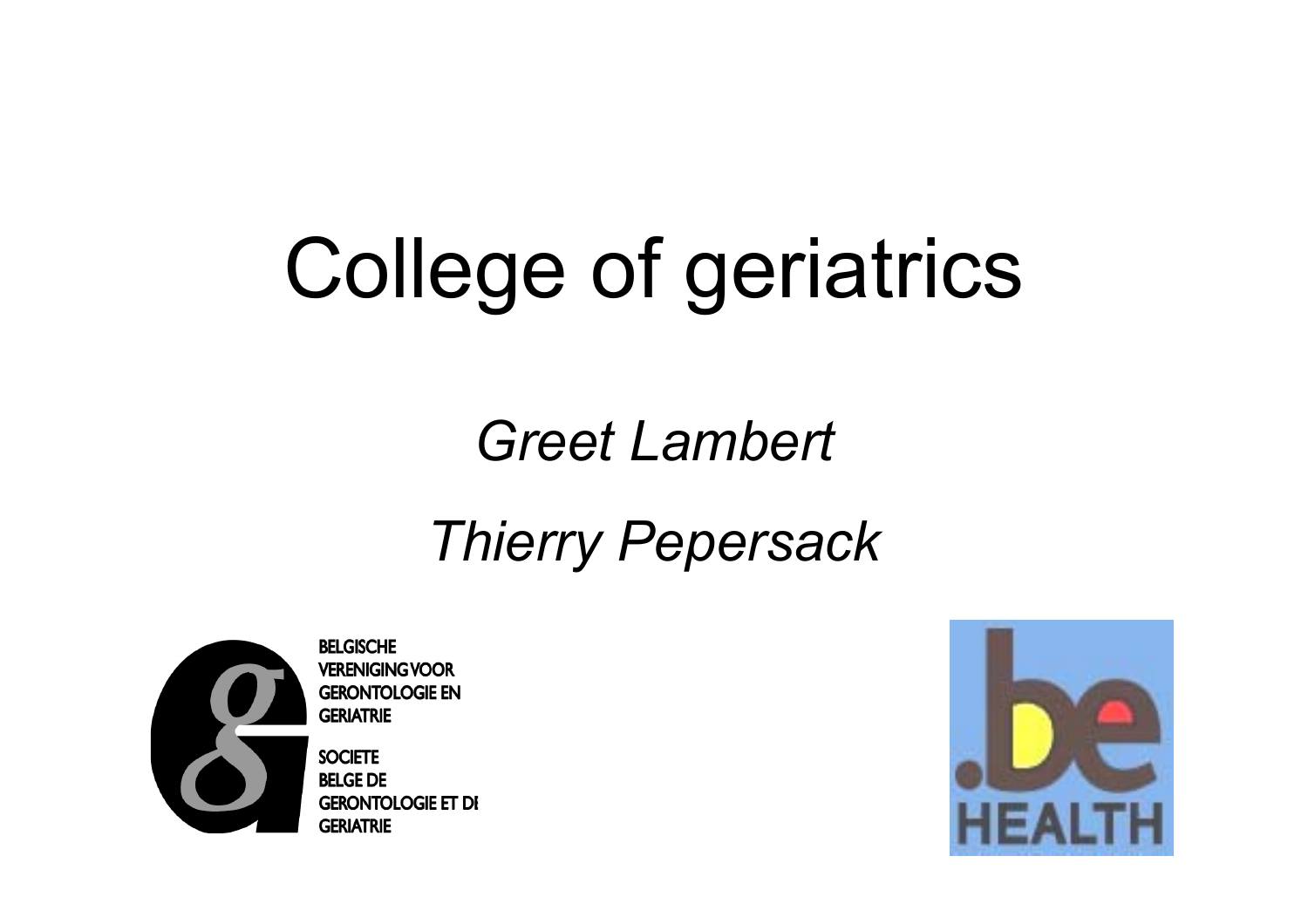# College of geriatrics

#### what



#### when





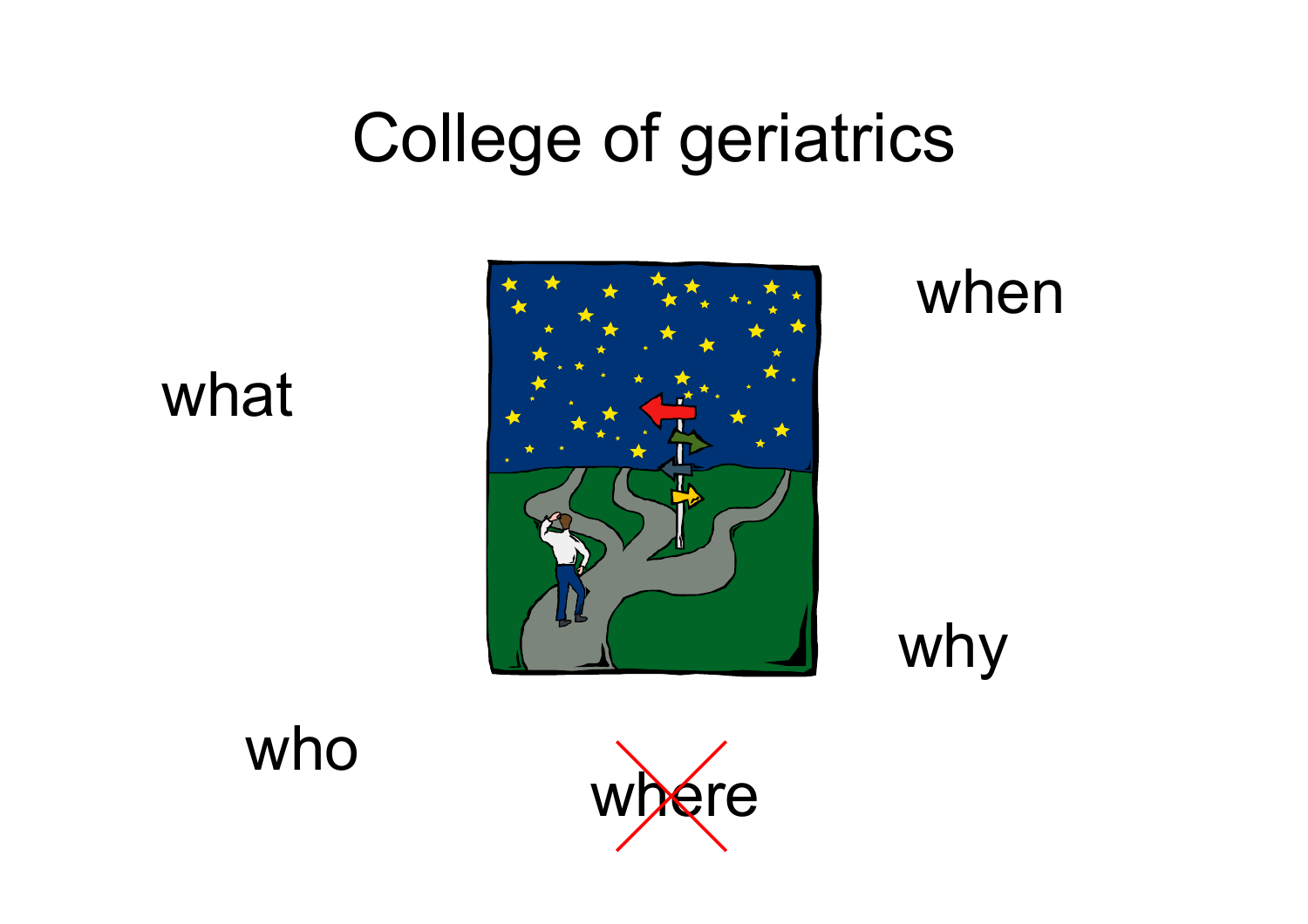## College of doctors

#### KB 15-02-1999

- purpose : better quality of medical service
- tools : internal and external control hospital college
	- indicators of quality and evaluationcriteria
	- visitation and control
	- national report; provides information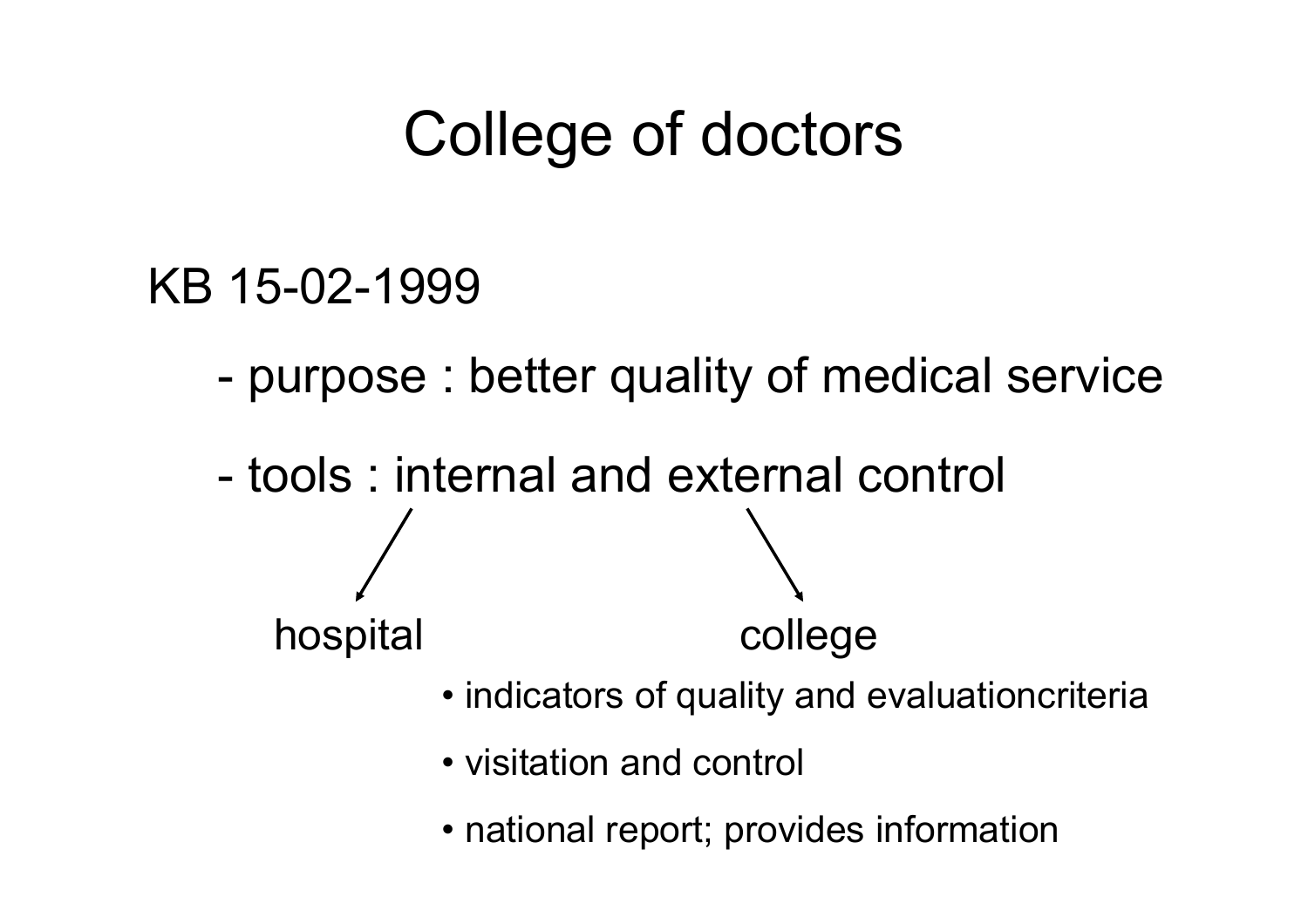

⇒ *propositions*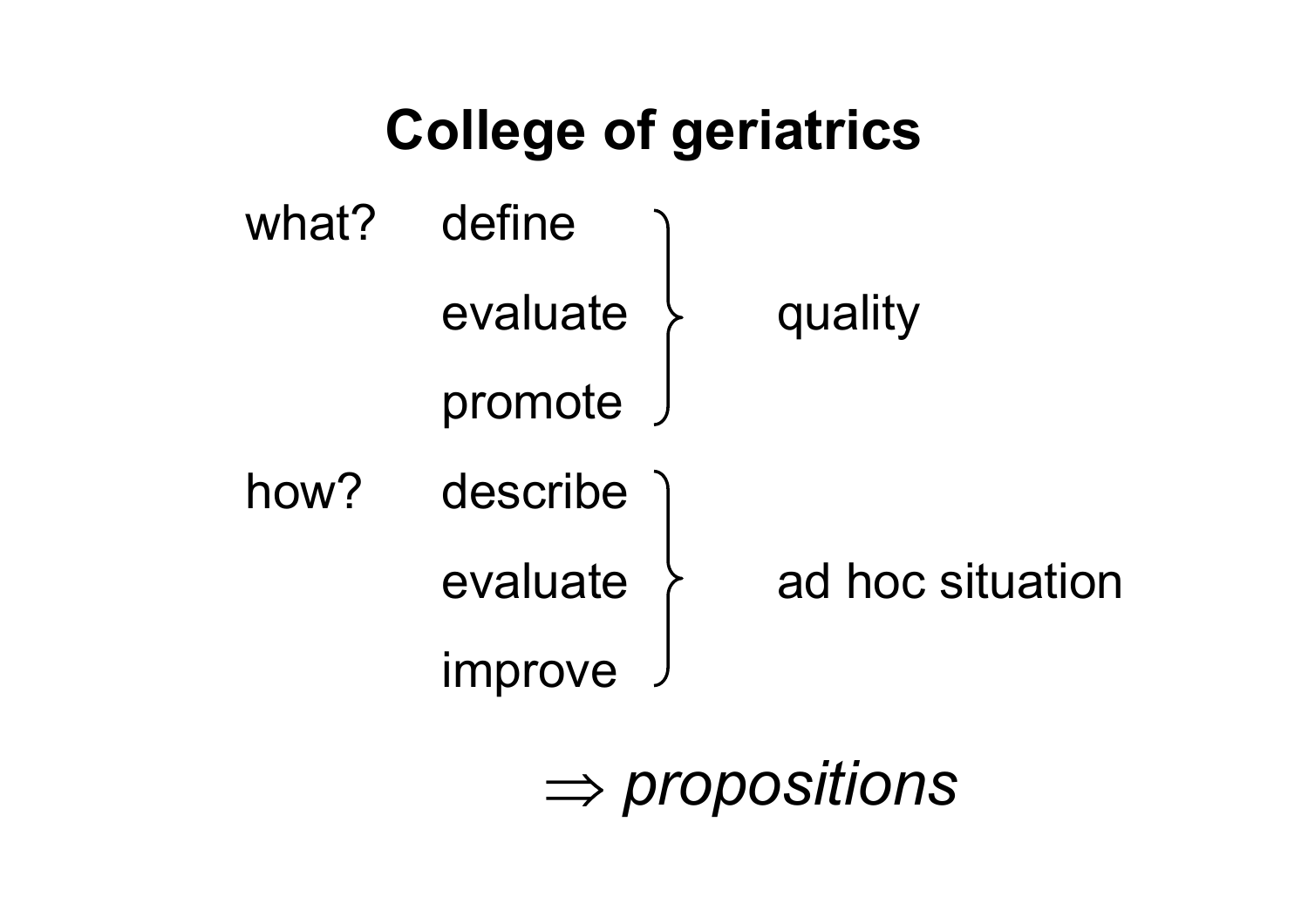# Belgian Minimum Data Set for Comprehensive Geriatric Assessment

College of Geriatrics



**BELGISCHE VERENIGING VOOR GERONTOLOGIE EN GERIATRIE** 

**SOCIETE BELGE DE GERONTOLOGIE ET DI GERIATRIE** 

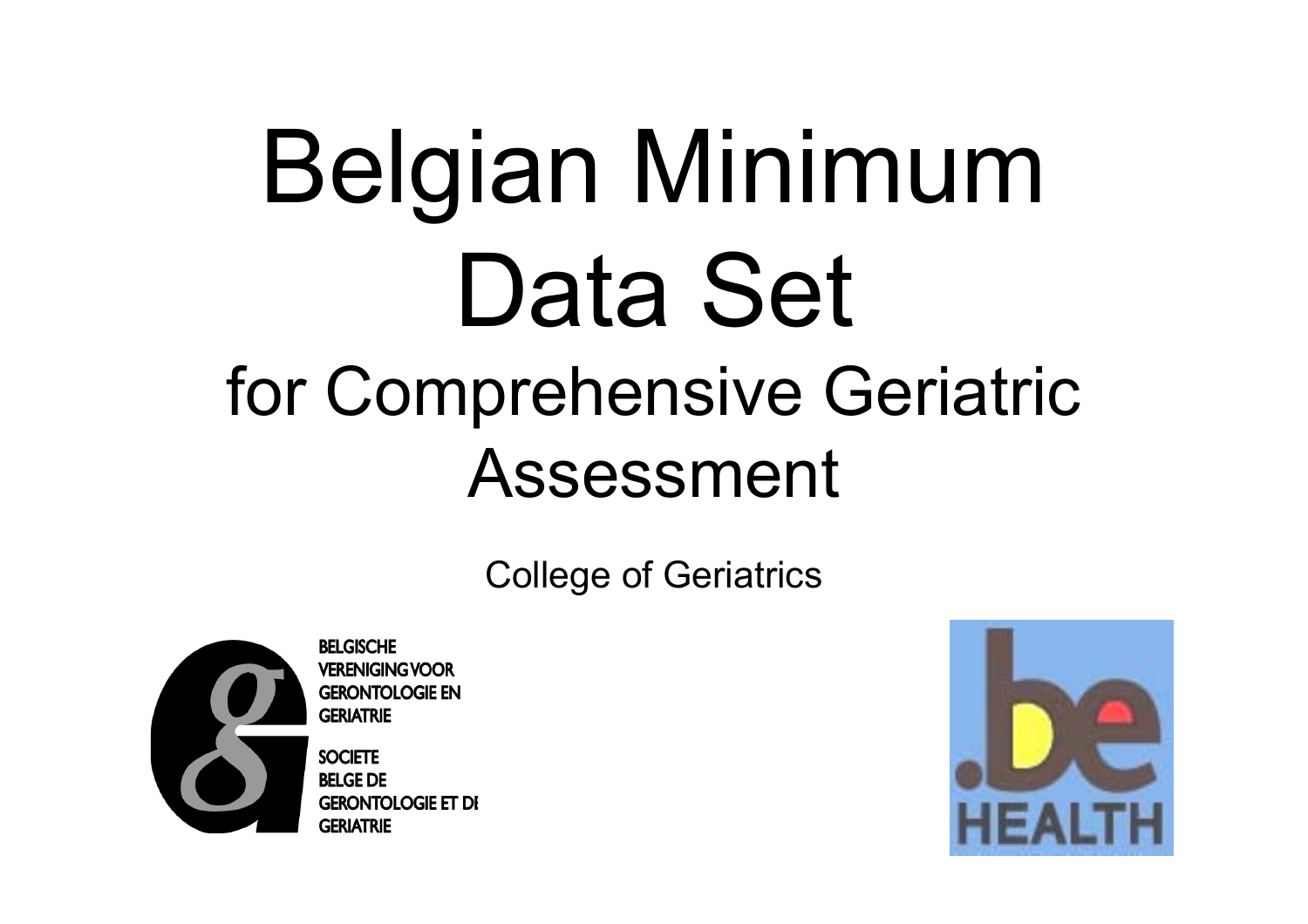# introduction

• continuous registration of quality variables is an obligation

• the Ministry intends to ask this registration

#### ⇒ College & BVGG : *choose it ourselves* !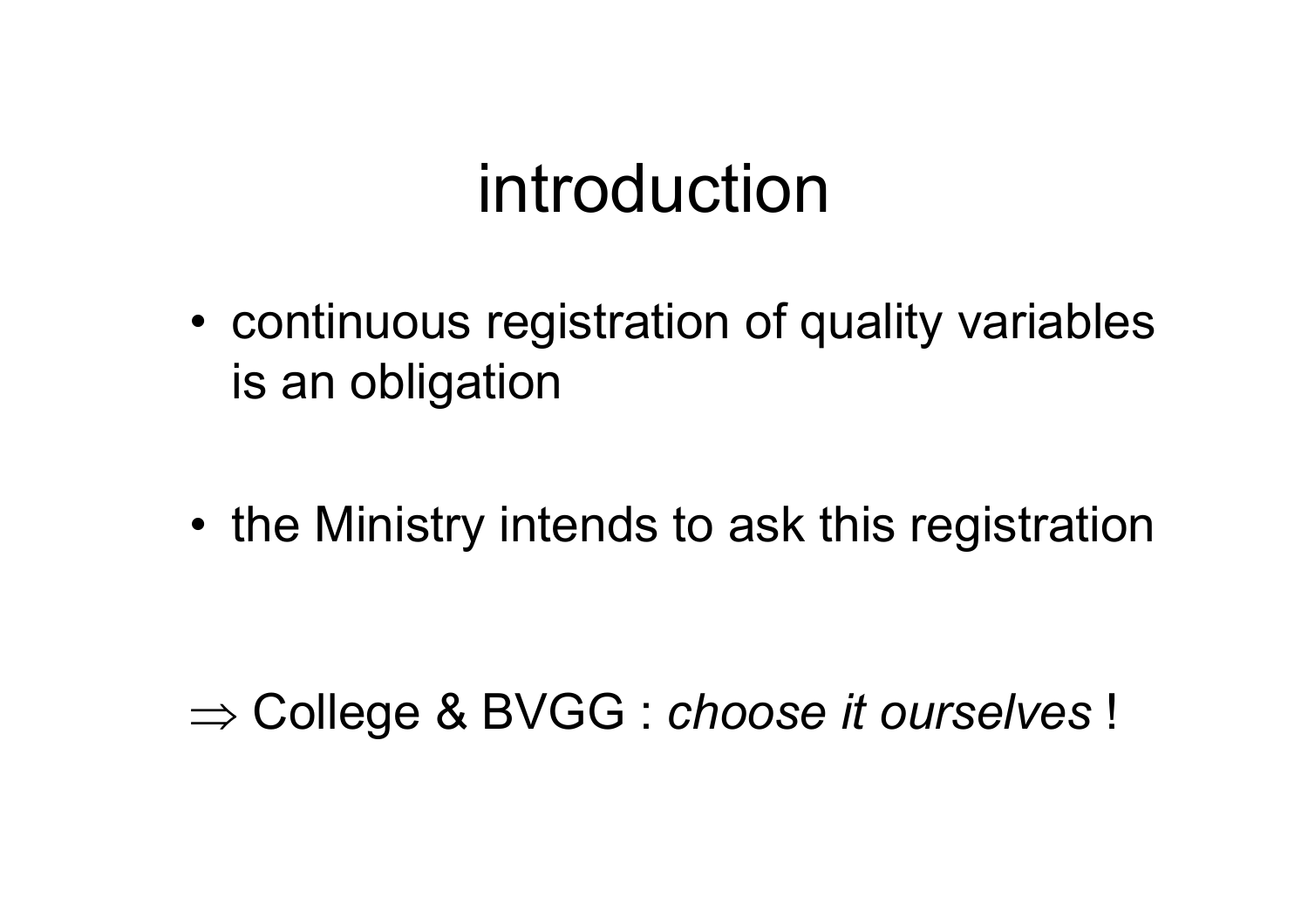# BMDS study : *aims*

- analyze the tools routinely used by the Belgian geriatric teams
- ask propositions for "Belgian *Minimum* Data Set "
	- ~ comprehensive geriatric assessment feasible
		- approved by geriatricians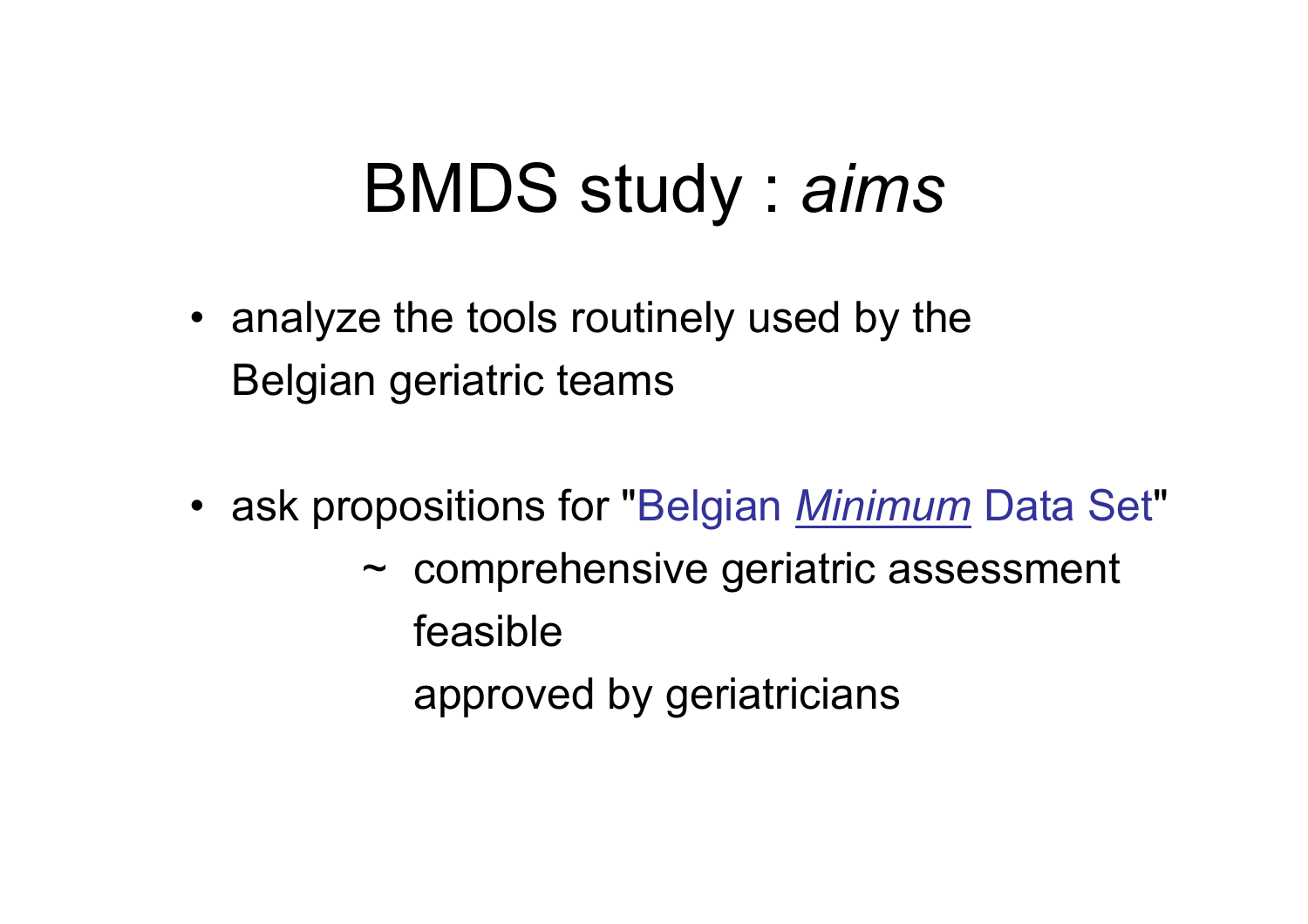# BMDS : methods

•**Questionnaire** 

> sent by e-mail; surface mail, downloadable (www.geriatrie.be)

- *used* and *proposed* scales for minimal geriatric assessment
- • domains : ADL; I-ADL; falls; cognition; depression; social; nutrition; pain; QOL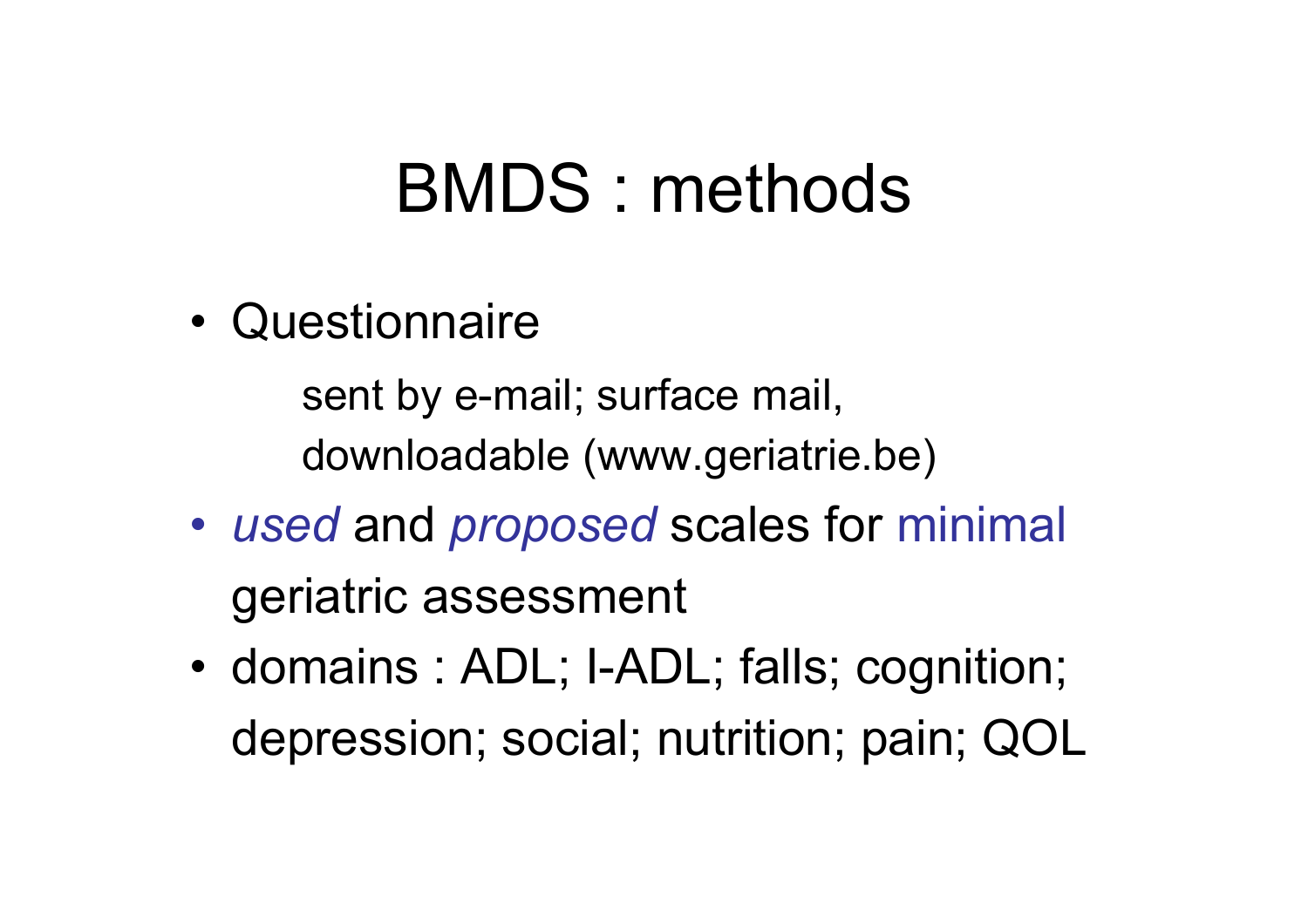## results

- 59 questionnaires
- acute and subacute G beds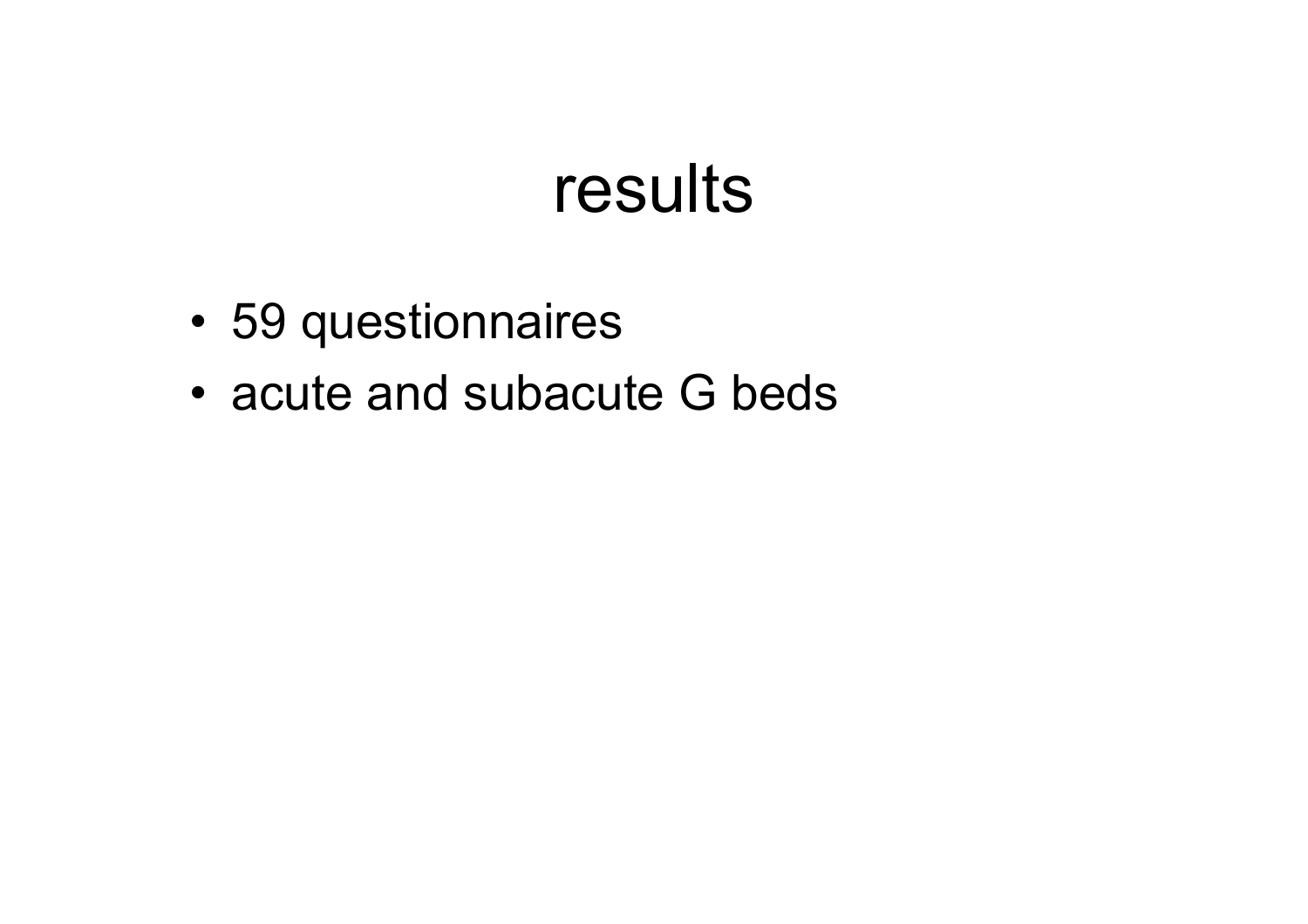# hospital characteristics (N=59)

|                           | Valid | Mean             | Median | Minimum        | Maximum | Std.Dev. |
|---------------------------|-------|------------------|--------|----------------|---------|----------|
|                           | N     | or $\frac{6}{6}$ |        |                |         |          |
| Types:                    |       |                  |        |                |         |          |
| General                   |       | 76%              |        |                |         |          |
| Academic                  |       | 10%              |        |                |         |          |
| rehabilitation            |       | 14%              |        |                |         |          |
| total beds nb             | 57    | 442              | 359    | 54             | 1712    | 304      |
| G beds nb                 | 58    | 56               | 48     | 16             | 210     | 37       |
| G beds proportion $(\%)$  | 57    | 17               | 13     | $\overline{3}$ | 100     | 16       |
| G LOS (days)              | 52    | 24,8             | 21,0   | 12,0           | 97,0    | 13,8     |
| G Occupation rate $(\% )$ | 53    | 92,6             | 93,0   | 71,9           | 116,0   | 8,7      |
| Acute G beds              | 48    | 77,6             | 100,0  | 0,00           | 100,0   | 36,5     |
| proportion $(\% )$        |       |                  |        |                |         |          |
| Beds in de registrated    | 58    | 29,5             | 26,5   | 16,0           | 72,0    | 10,9     |
| unit                      |       |                  |        |                |         |          |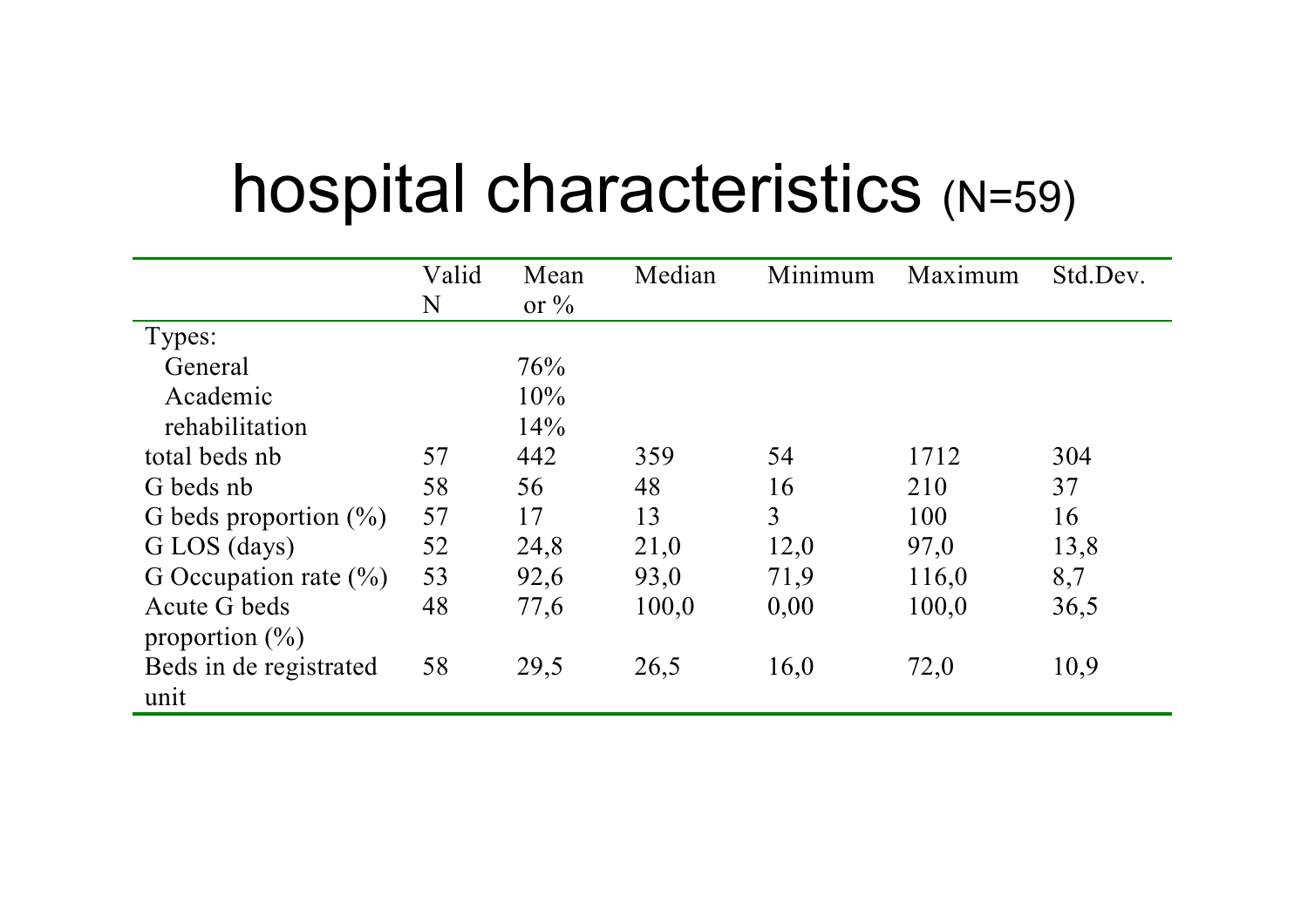# staff characteristics (per 24 beds)

|                        | Valid | Mean | Median | Minimum        | Maximum | Std.Dev. |
|------------------------|-------|------|--------|----------------|---------|----------|
|                        | N     |      |        |                |         |          |
| Non Geriatrician       | 58    | ,69  | ,42    | 0,00           | 2,18    | ,65      |
| Practitioner(s)        |       |      |        |                |         |          |
| Geriatrician(s)        | 58    | ,87  | ,84    | 0,00           | 1,74    | ,39      |
| <b>Nurses</b>          | 58    | 12,1 | 12,3   | 5,2174         | 24,6    | 4,7      |
| $\%$ A1 nurse          | 56    | 33   | 31     | $\bf{l}$       | 74      | 18       |
| $\%$ A2 nurses         | 56    | 40   | 39     | $\overline{4}$ | 88      | 21       |
| Physiotherapist(s)     | 58    | ,83  | ,80    | 0,00           | 2,63    | ,44      |
| Occupational therapist | 58    | ,68  | ,75    | 0,00           | 1,41    | ,37      |
| Speech therapist       | 57    | ,12  | 0,00   | 0,00           | ,75     | ,18      |
| Social Worker          | 58    | ,49  | ,45    | 0,00           | 1,20    | ,25      |
| Psychologist           | 58    | ,08  | 0,00   | 0,00           | ,75     | ,14      |
| Psychiatrist           | 58    | ,03  | 0,00   | 0,00           | ,75     | ,11      |
| Neuropsychologist      | 58    | ,04  | 0,00   | 0,00           | ,75     | , 13     |
| Dietician              | 58    | ,15  | ,09    | 0,00           | 1,00    | ,20      |
| Total paramedical      | 59    | 2,39 | 2,31   | 0,00           | 6,25    | 1,00     |
| workers                |       |      |        |                |         |          |
| Secretary              | 51    | ,27  | ,13    | 0,00           | 1,24    | ,32      |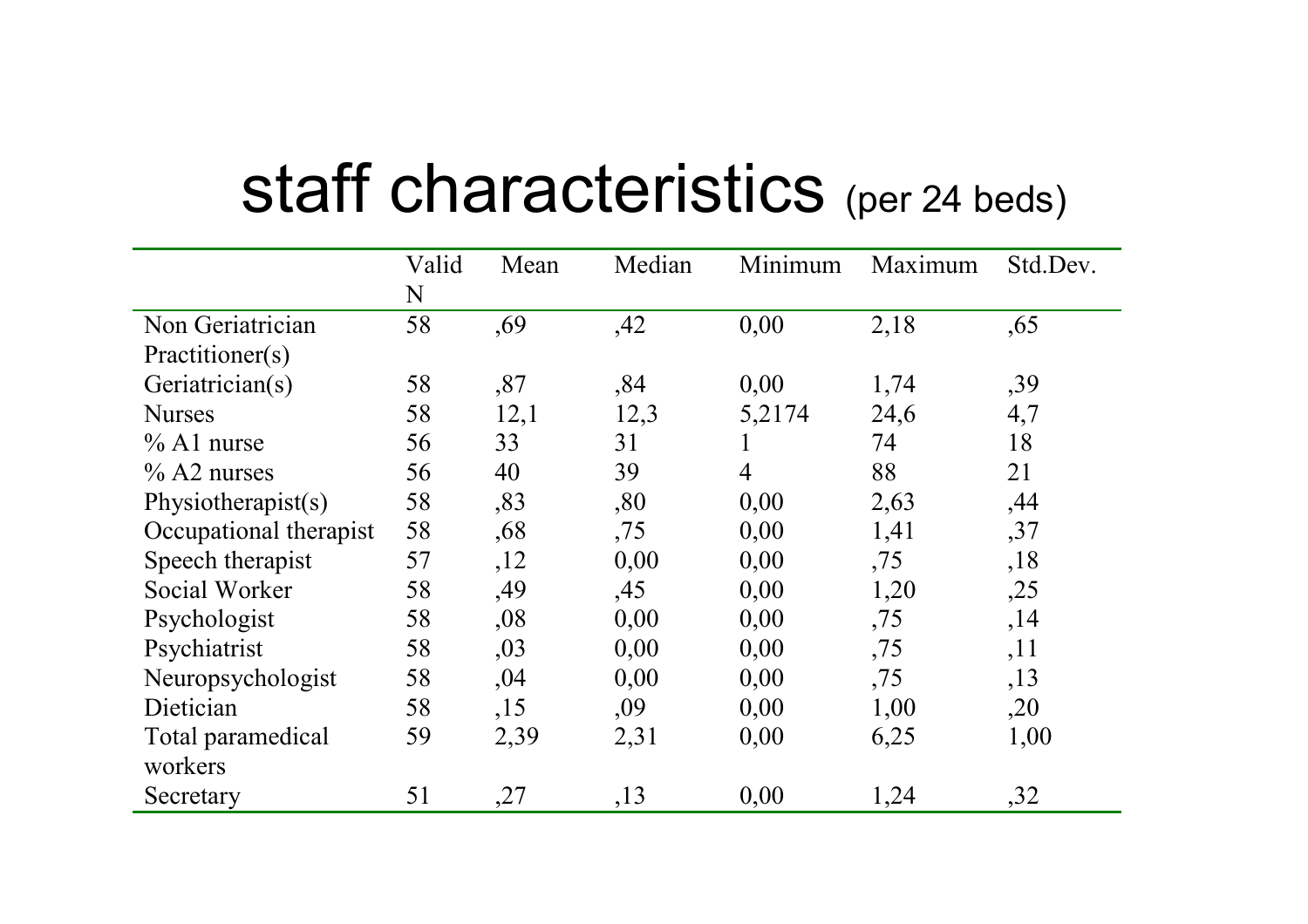# comprehensive geriatric assessment

- ADL
- IADL
- RISK of FALLING
- COGNITION
- DEPRESSION
- SOCIAL
- NUTRITION
- PAIN
- •QOL

*already used proposed for BMDS*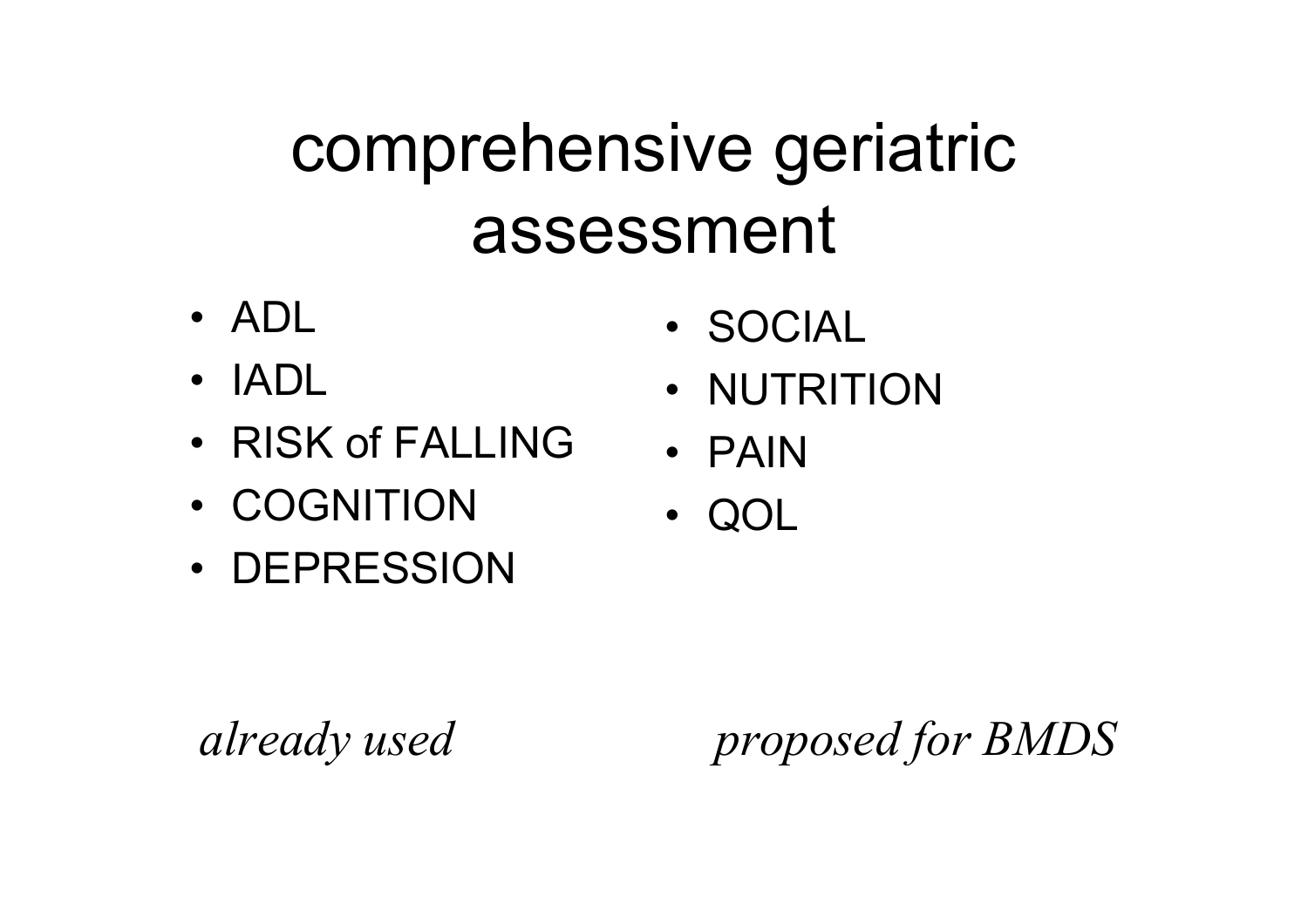## ADL *used 92% proposed 92%*

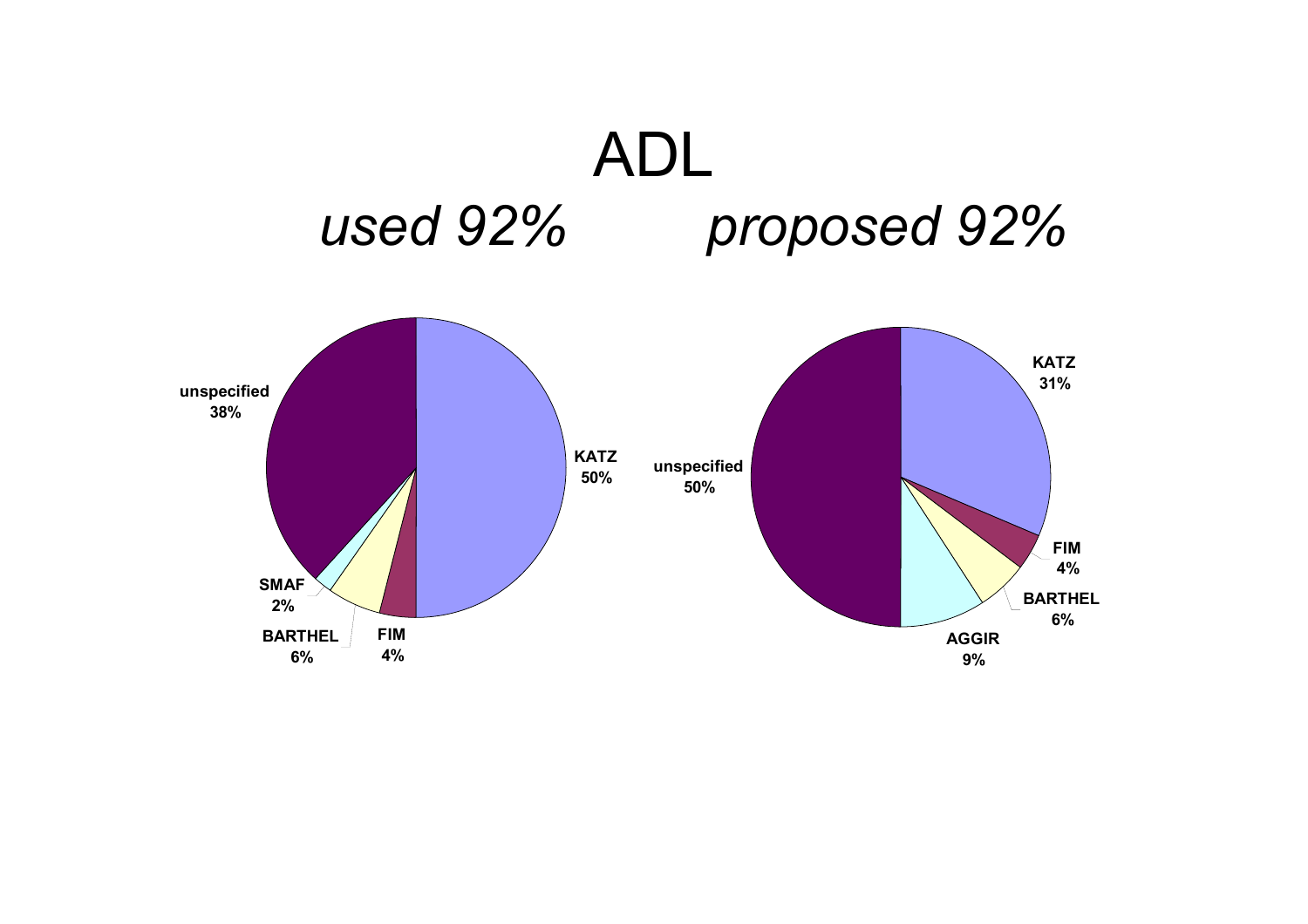# IADL

#### *used 56% proposed 58%*

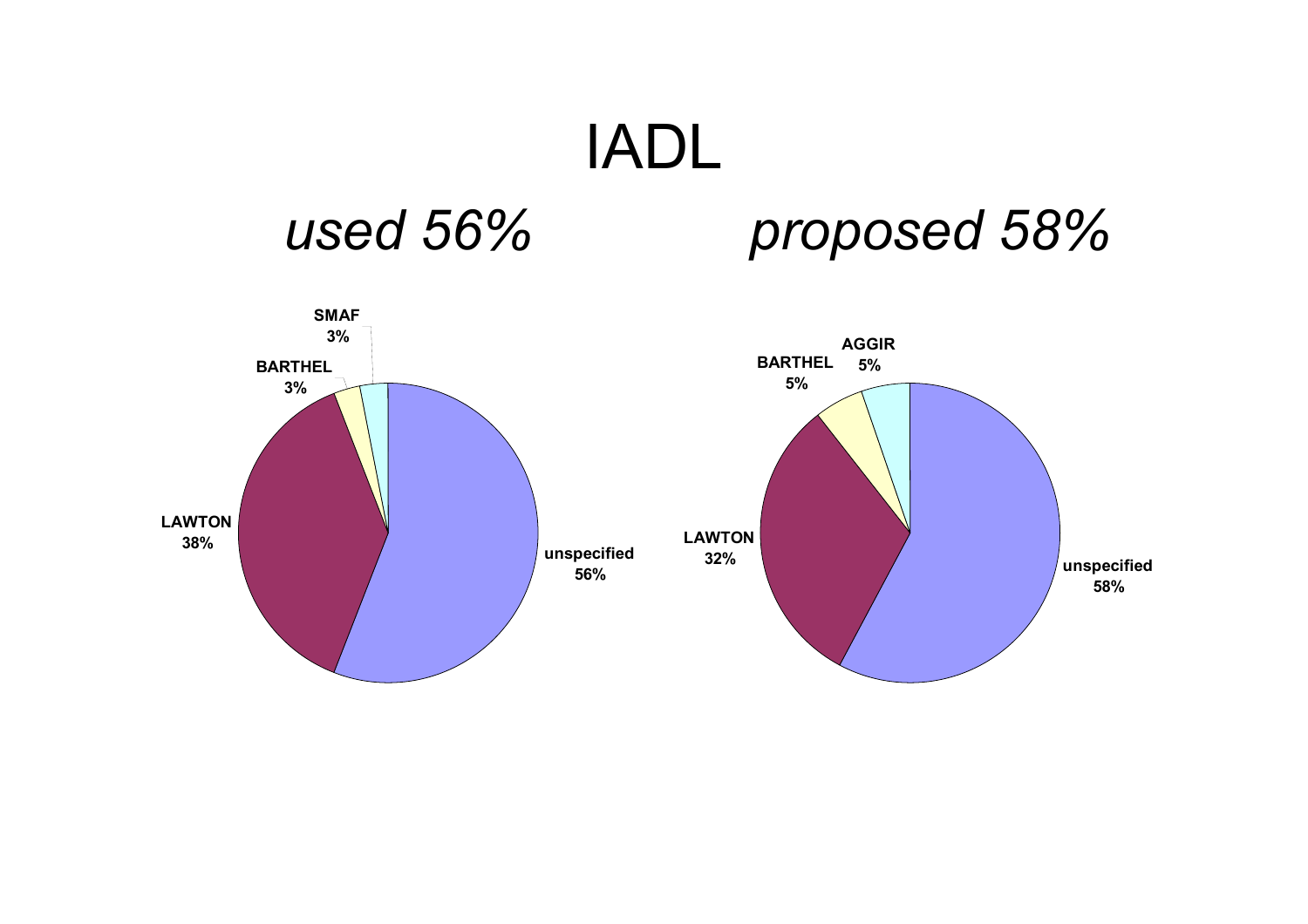

**13%**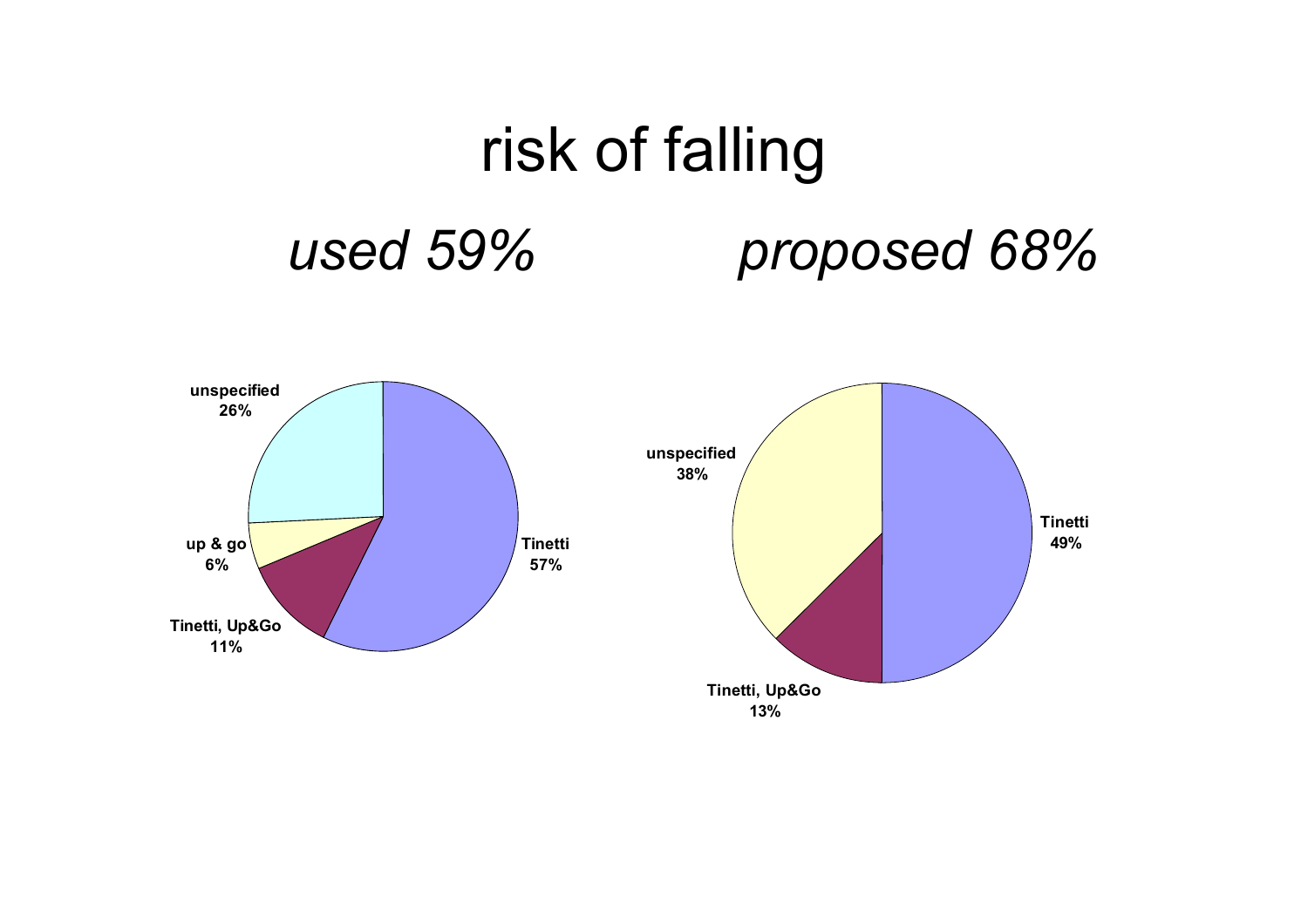### cognition

#### *used 52% proposed 51%*

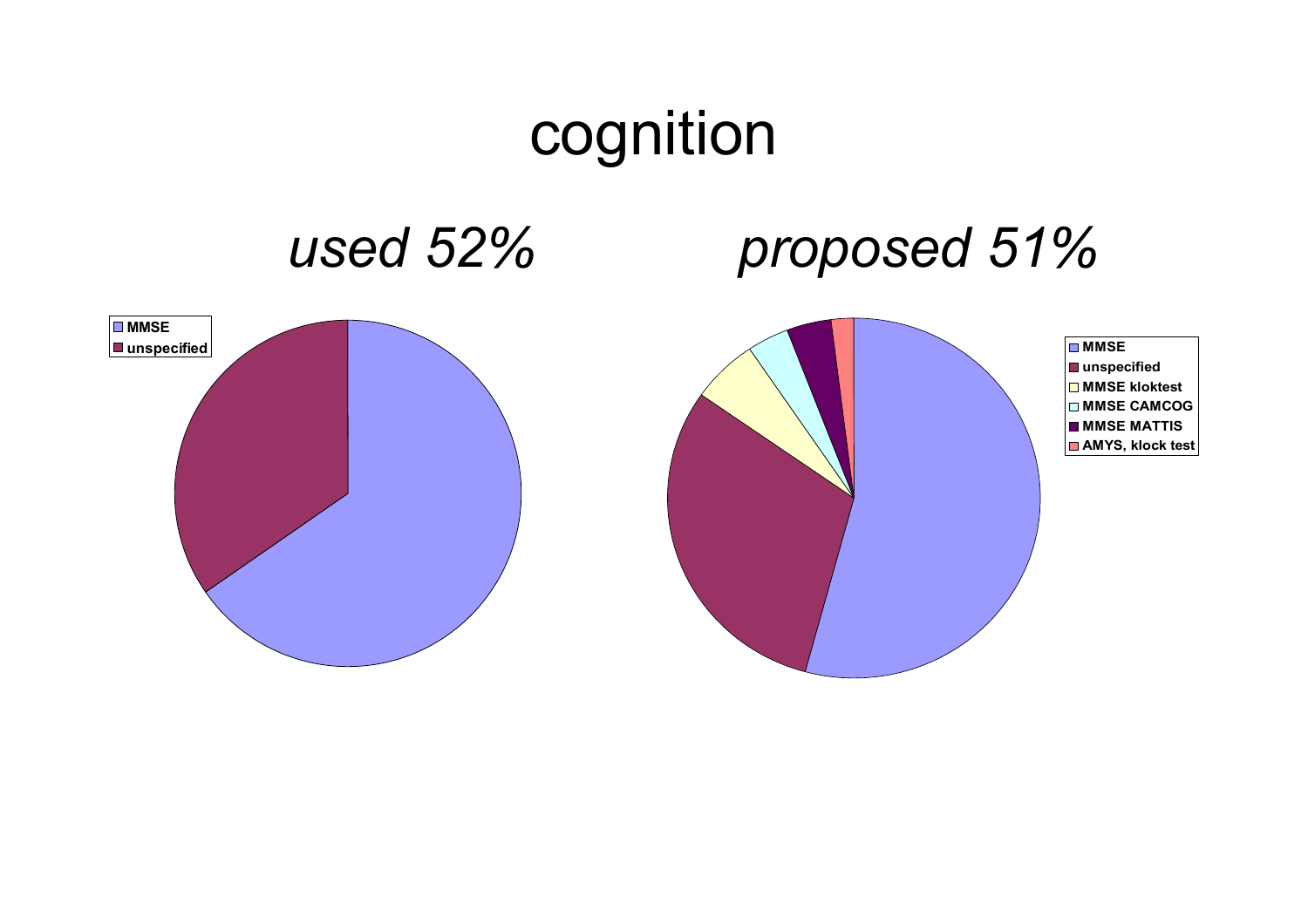### depression

#### *used 39% proposed 45%*

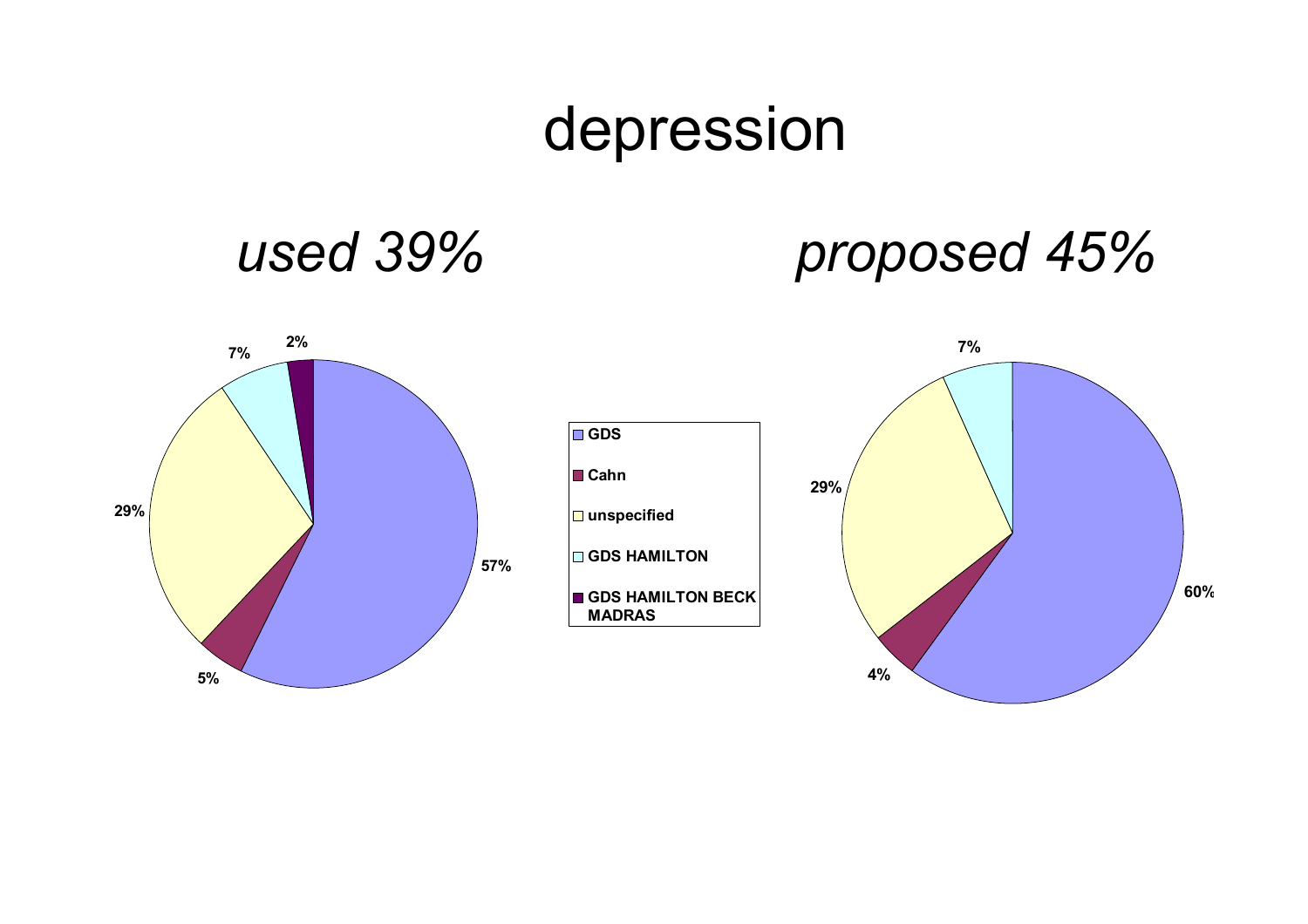#### social assessment

### *used 51% proposed 56%*

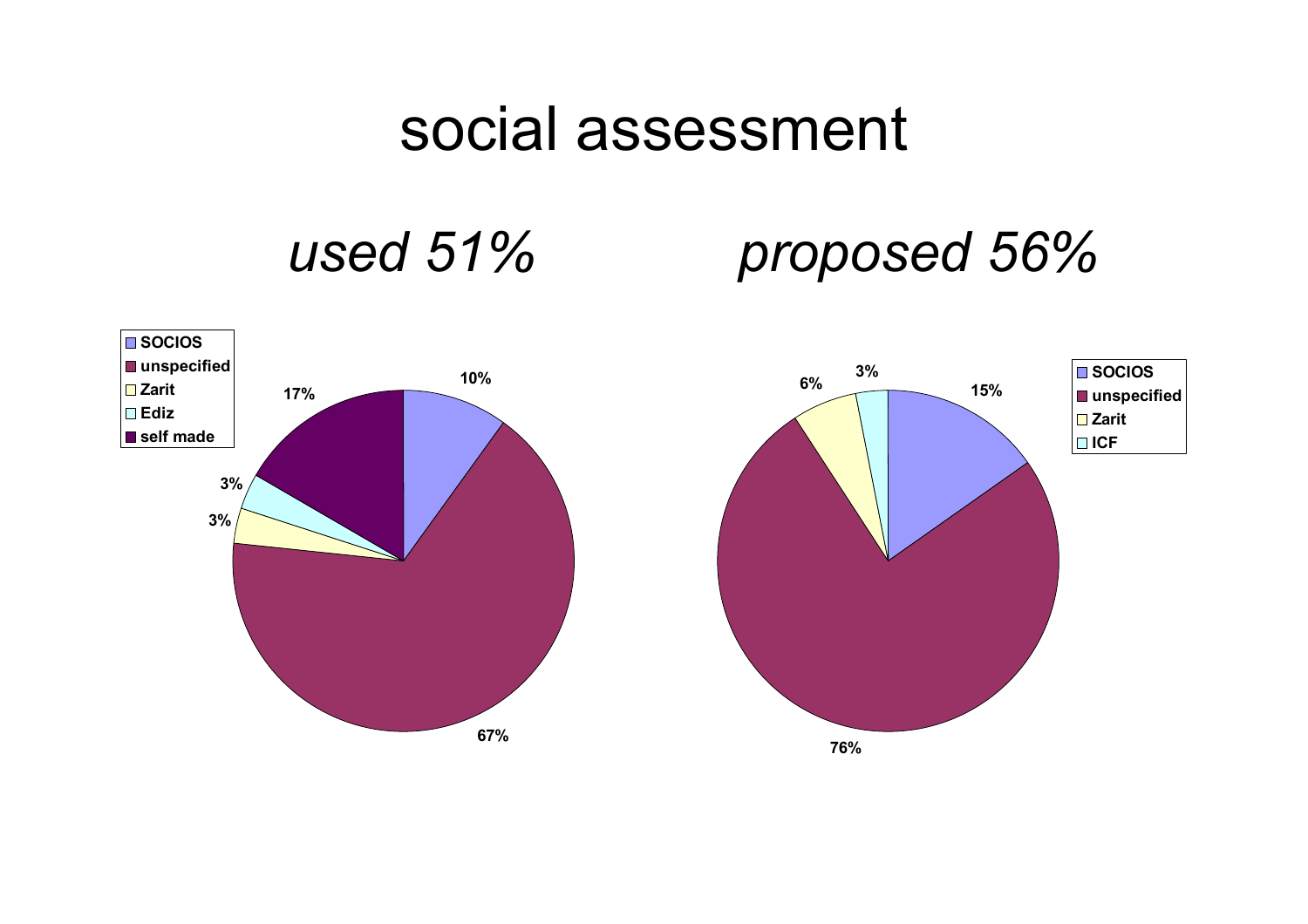#### nutrition

#### *used 36% proposed 40%*



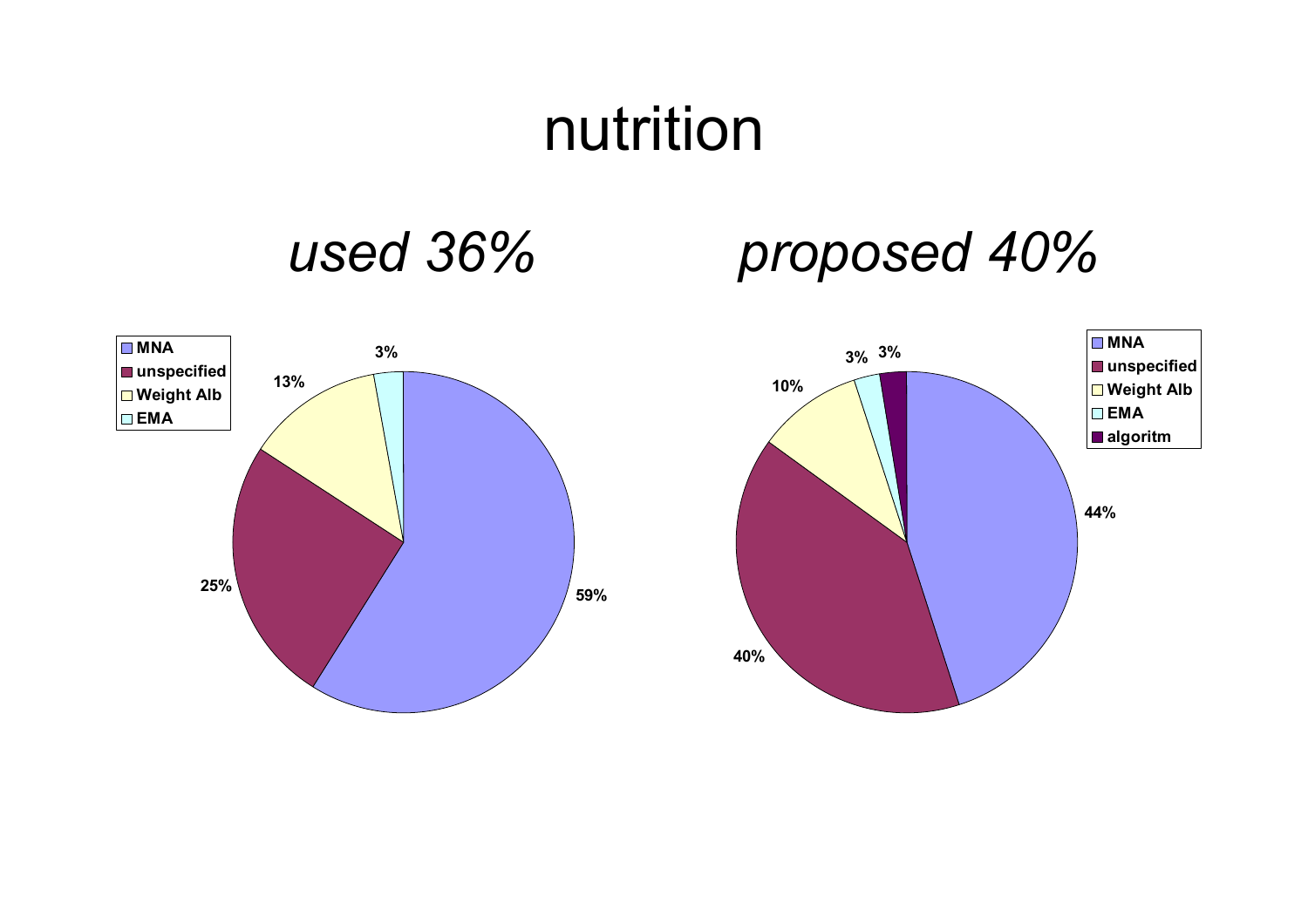pain

#### *used 49% proposed 54%*



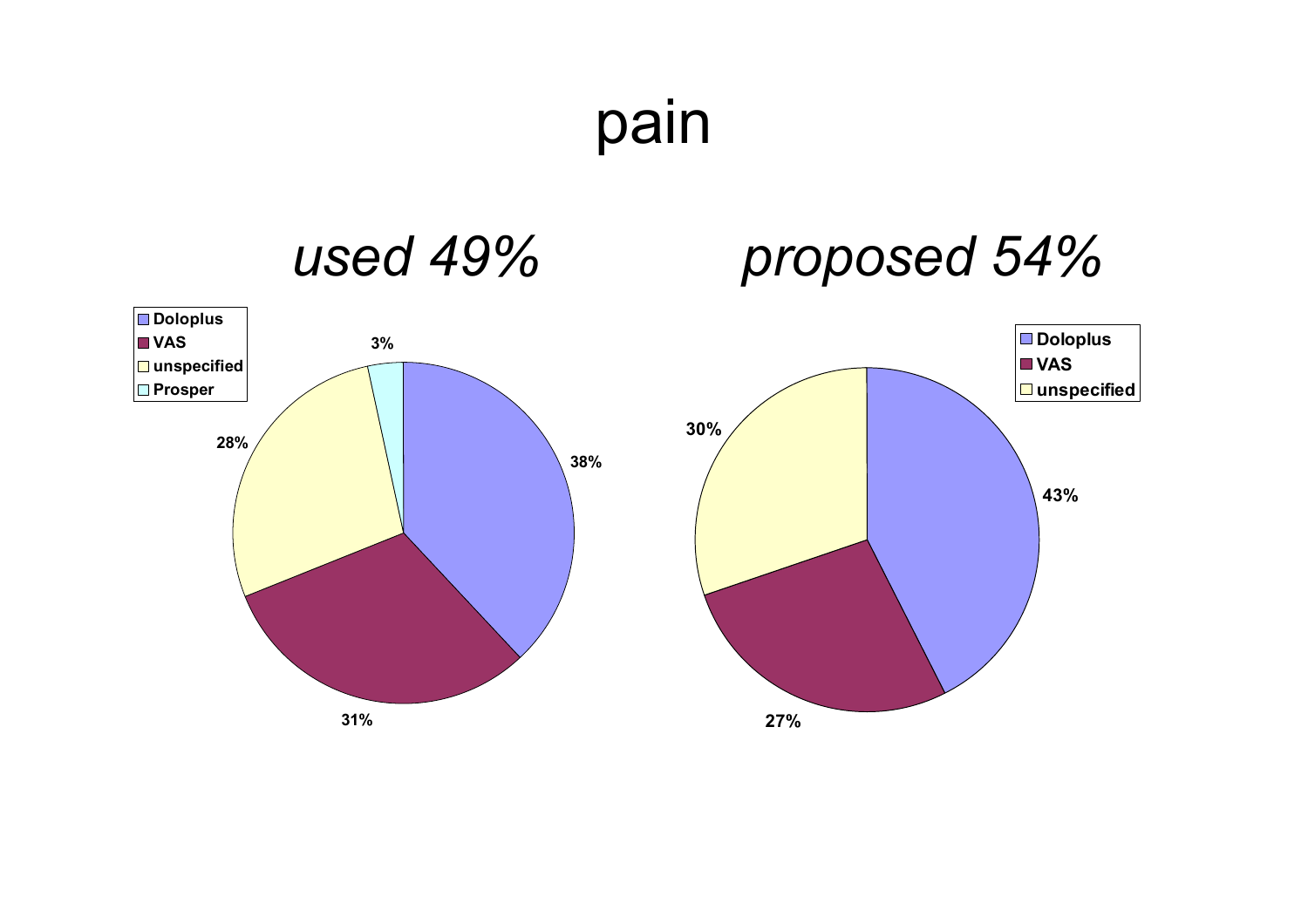### quality of life

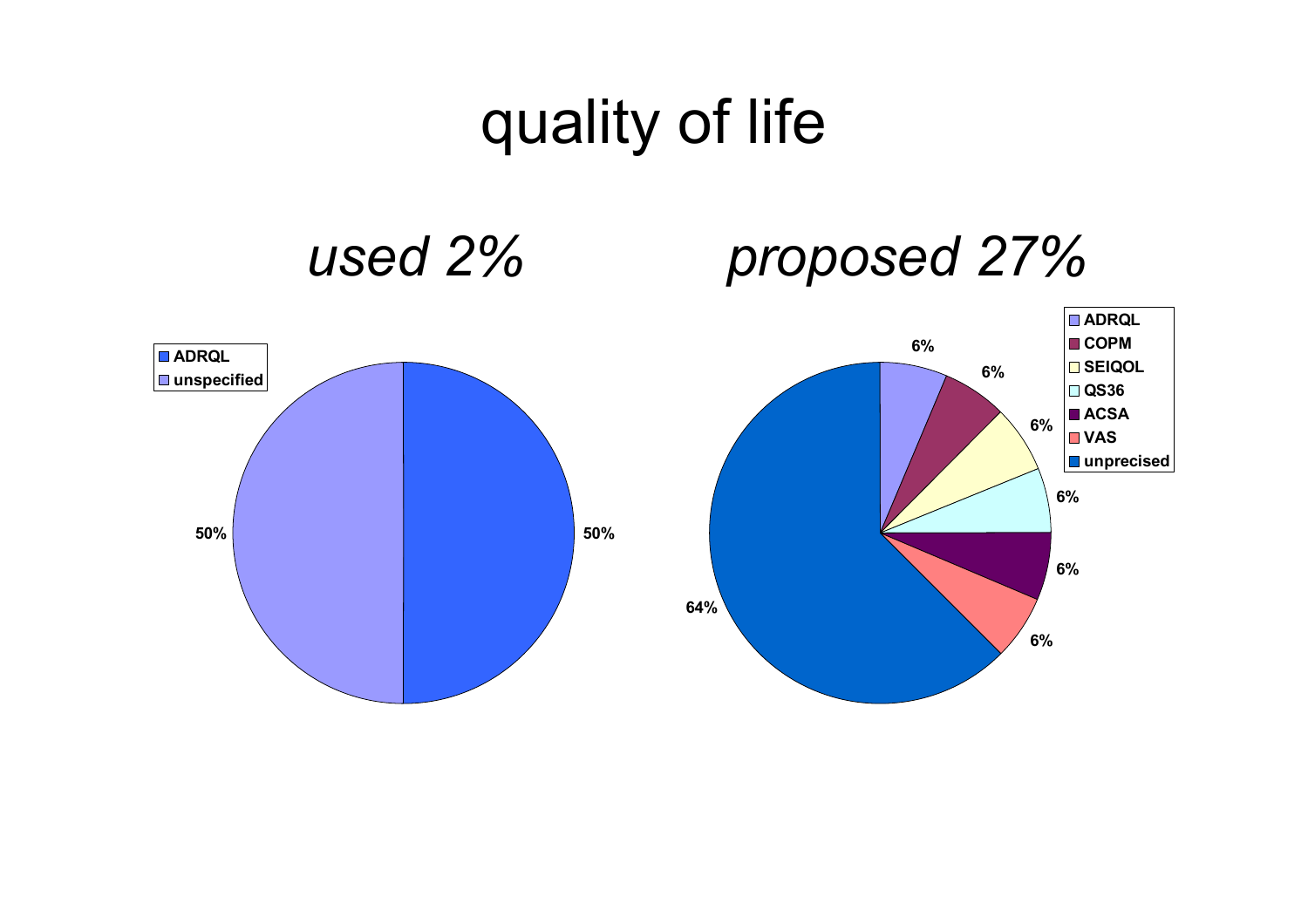# conclusions





response rate

geriatricians : interested in CGA transparency of geriatric units

quality of questionnaire not enough CGA lack of uniformity CGA

~ no consensus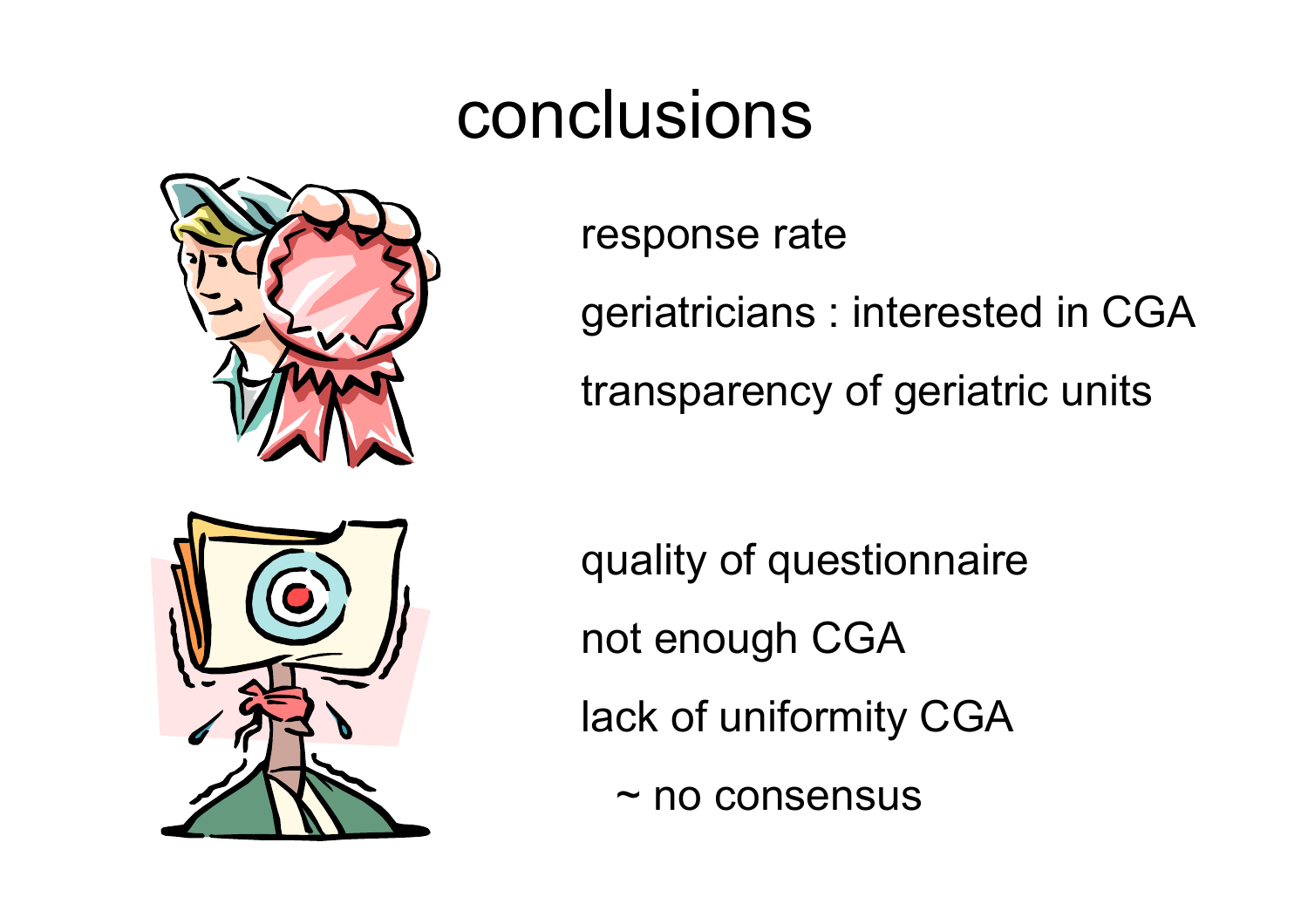## perspectives

working groups to propose "minimal" CGA

- –specific, sensitive, validated
- feasible
- –screening tools
- –a basis for further algorithms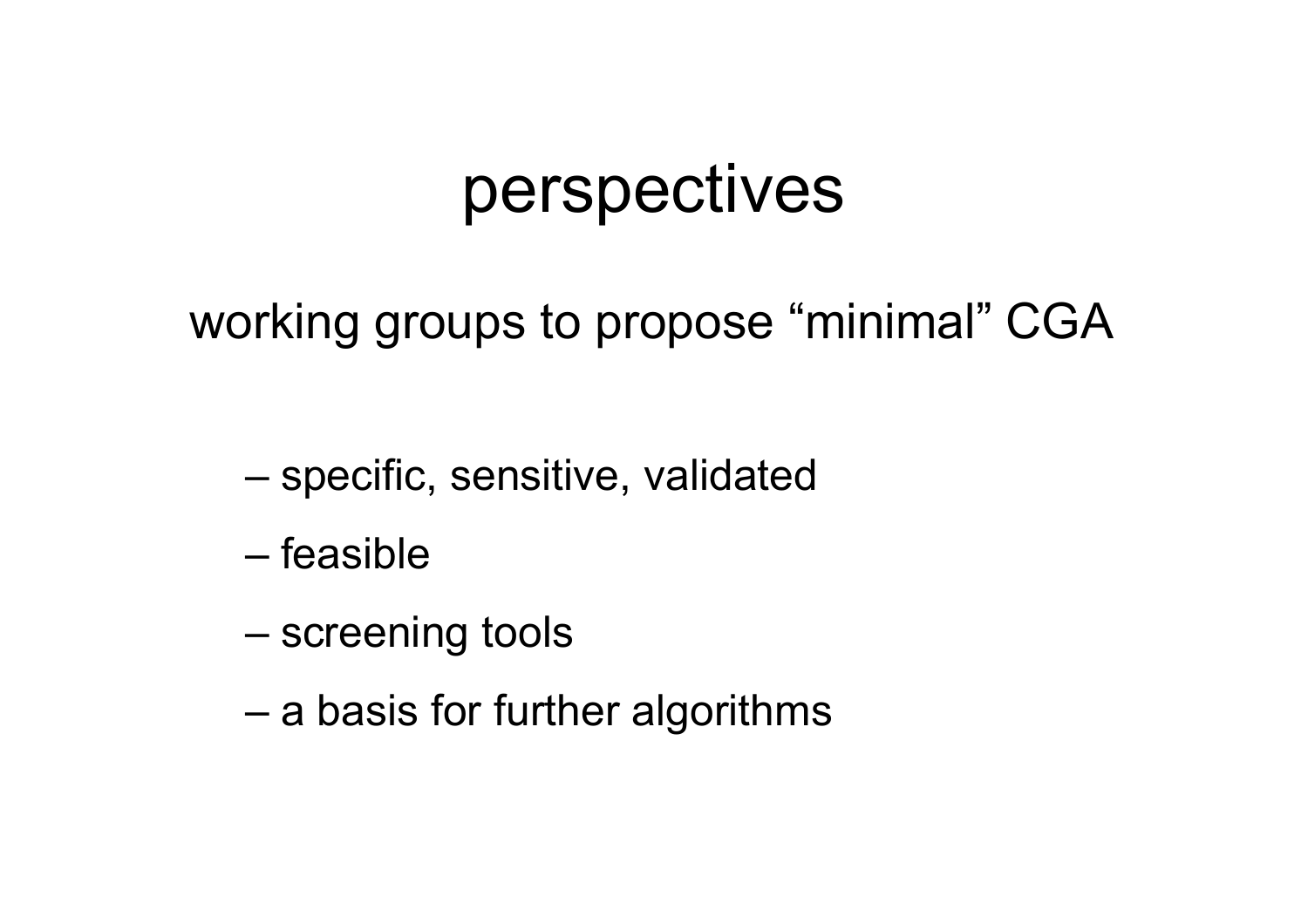

# Consensus conference

screening tools

a basi **MaVh finori ZU** May 7th, 2004